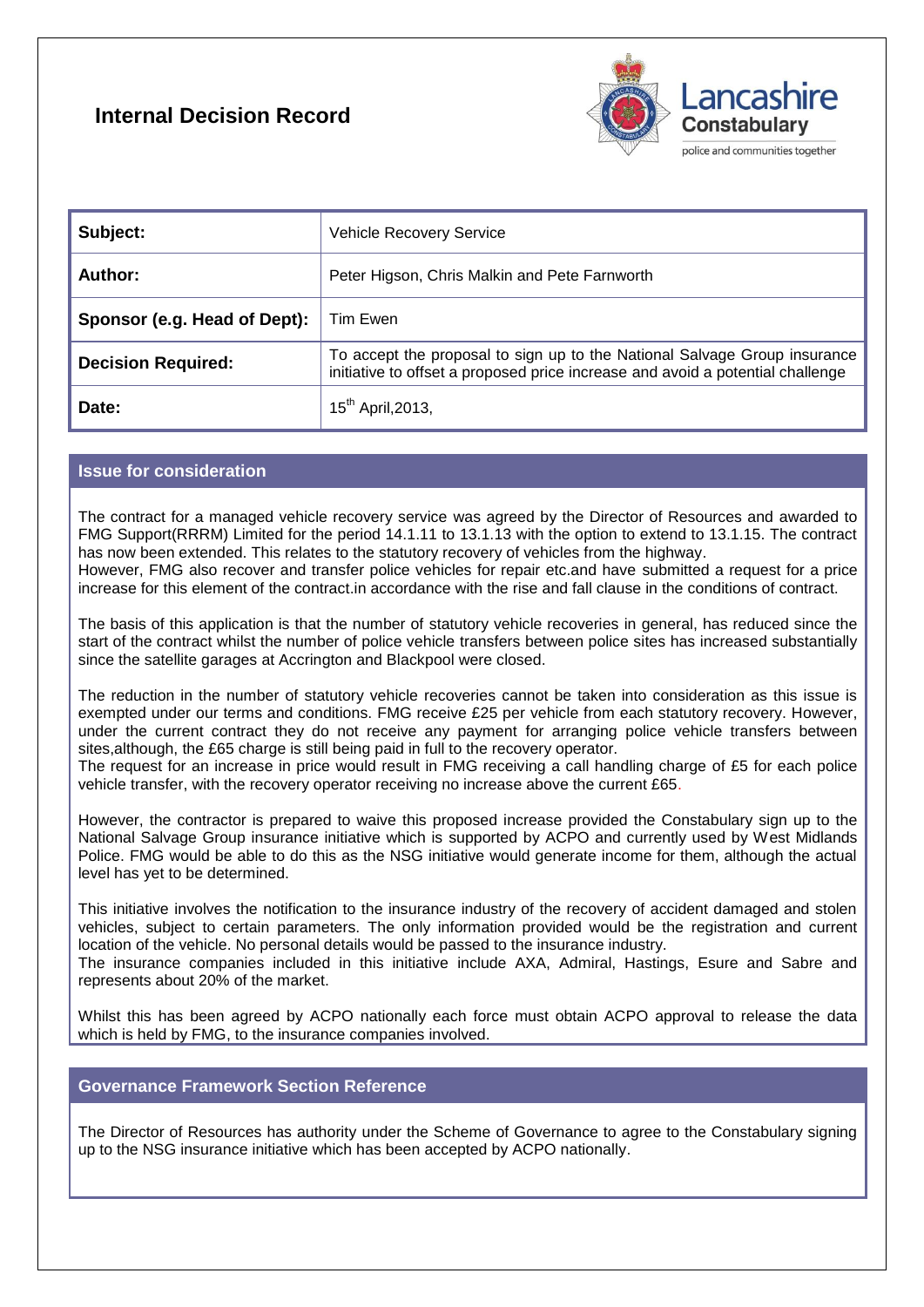#### **Costs**

The cost for the recovery of police vehicles currently costs £65 per vehicle, but the contractor has requested that this should be increased to £70. However, if the NSG initiative is accepted then there will be no increase, thus saving the force around £50,000 per annum.

#### **Risks**

If we do not accept the NSG initiative or the increase charge, the contractor could possibly refuse to recover police vehicles.

It should be noted that the NSG scheme has been endorsed by ACPO in an attempt to fend off a challenge from a section of the insurance industry that is attempting to recover vehicles through their own scheme. This scheme could potentially cause the collapse of the current Police Vehicle Recovery system. This force has already been under challenge directly regarding this. (Full briefing package available).

#### **Consequences**

By accepting this proposal the Constabulary will not be subjected to any increase in charges.

#### **Consultation**

The Fleet Manager, Vehicle Recovery Liaison Officer and Data Protection Officer have been consulted.

#### **Decision (Outcome and Rationale)**

The Director of Resources is requested to agree to the acceptance of the NSG insurance initiative with effect from 1.4.13 and to the release of the data to the insurance companies which have signed up to the initiative. It is proposed that this will be run on a trial basis for one year. Thereafter, the situation will be reviewed to establish if the Constabulary could benefit from additional income from the scheme.

**Signed by - Sponsor Signed by - Decision Maker**